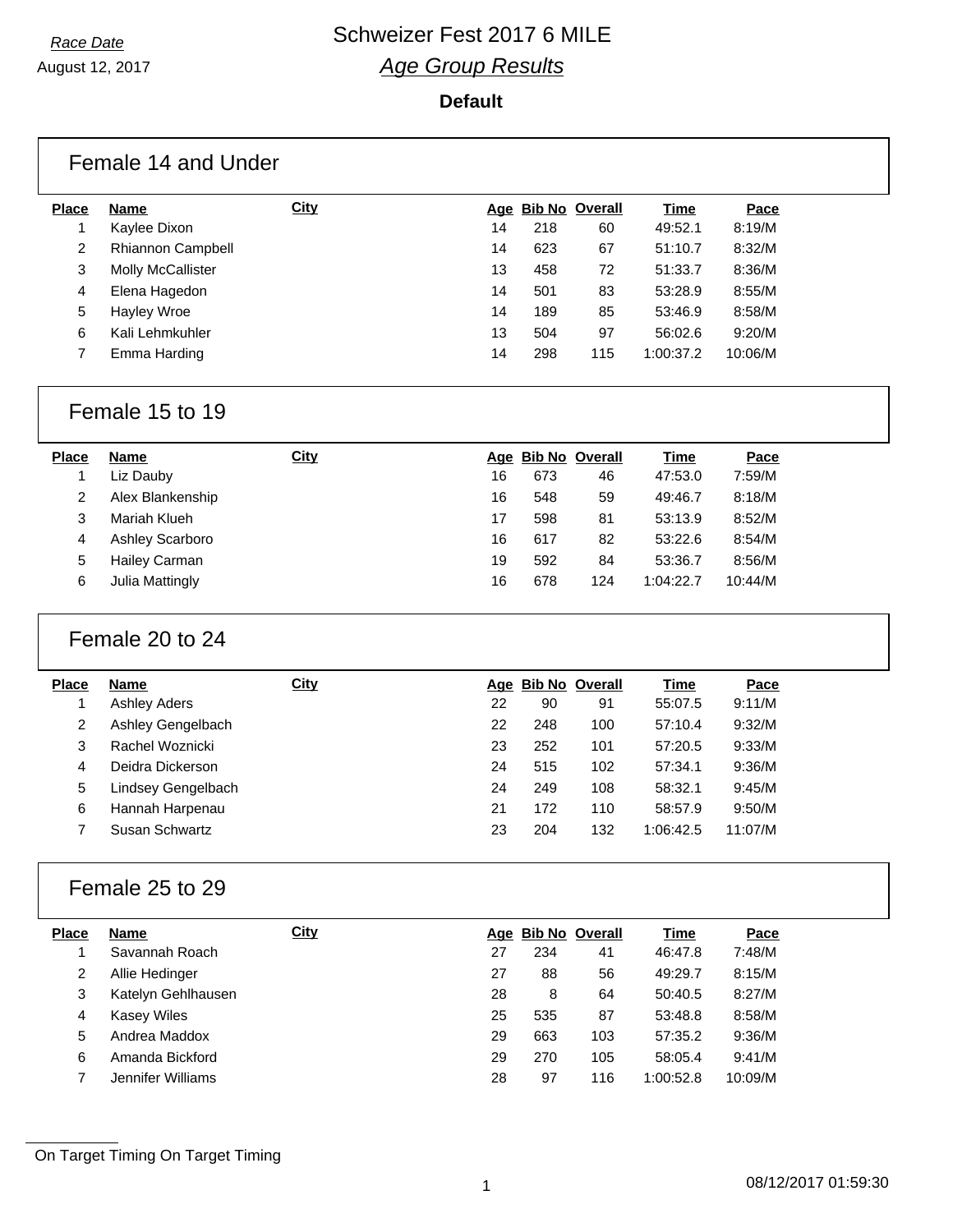August 12, 2017

#### **Default**

|                | Female 25 to 29         |             |    |     |                    |             |             |  |
|----------------|-------------------------|-------------|----|-----|--------------------|-------------|-------------|--|
| <b>Place</b>   | <b>Name</b>             | <b>City</b> |    |     | Age Bib No Overall | <b>Time</b> | Pace        |  |
| 8              | <b>Jill Frakes</b>      |             | 28 | 339 | 123                | 1:04:18.9   | 10:43/M     |  |
| 9              | Chelsea Thomas          |             | 25 | 664 | 135                | 1:09:13.3   | 11:32/M     |  |
|                | Female 30 to 34         |             |    |     |                    |             |             |  |
| <b>Place</b>   | <b>Name</b>             | City        |    |     | Age Bib No Overall | <b>Time</b> | Pace        |  |
| 1              | <b>Heidi Zellers</b>    |             | 33 | 330 | 77                 | 52:48.5     | 8:48/M      |  |
| $\overline{2}$ | Emma Taul               |             | 34 | 75  | 88                 | 53:54.4     | 8:59/M      |  |
| 3              | Erin Elder              |             | 33 | 517 | 98                 | 56:13.8     | 9:22/M      |  |
| 4              | Laura Schilling         |             | 30 | 135 | 104                | 57:38.3     | 9:36/M      |  |
| 5              | Karen Lamar             |             | 32 | 101 | 112                | 59:16.3     | 9:53/M      |  |
|                | Female 35 to 39         |             |    |     |                    |             |             |  |
| <b>Place</b>   | <b>Name</b>             | City        |    |     | Age Bib No Overall | <b>Time</b> | Pace        |  |
| 1              | Lori Wiechmann          |             | 37 | 179 | 34                 | 45:56.9     | 7:39/M      |  |
| $\overline{2}$ | Karry Labhart           |             | 36 | 671 | 65                 | 50:45.1     | 8:28/M      |  |
| 3              | Kelly Litherland        |             | 36 | 670 | 66                 | 50:45.4     | 8:28/M      |  |
| 4              | <b>Emily Parke</b>      |             | 36 | 52  | 74                 | 52:16.8     | 8:43/M      |  |
| 5              | Jennifer Wells          |             | 39 | 626 | 113                | 1:00:01.1   | 10:00/M     |  |
|                | Female 40 to 44         |             |    |     |                    |             |             |  |
| <b>Place</b>   | <b>Name</b>             | <b>City</b> |    |     | Age Bib No Overall | <b>Time</b> | <b>Pace</b> |  |
| 1              | Kim Strobel             |             | 43 | 181 | 33                 | 45:37.6     | 7:36/M      |  |
| 2              | <b>Beatriz Gazcon</b>   |             | 44 | 651 | 49                 | 48:05.9     | 8:01/M      |  |
| 3              | Lisa Day                |             | 42 | 310 | 120                | 1:02:06.3   | 10:21/M     |  |
| 4              | Mindy Melton            |             | 41 | 347 | 142                | 1:20:23.6   | 13:24/M     |  |
|                | Female 45 to 49         |             |    |     |                    |             |             |  |
| <b>Place</b>   | <b>Name</b>             | <b>City</b> |    |     | Age Bib No Overall | <b>Time</b> | Pace        |  |
| 1              | <b>Melanie Goffinet</b> |             | 45 | 679 | 76                 | 52:39.6     | 8:47/M      |  |
| $\overline{2}$ | Jane Buschkoetter       |             | 47 | 16  | 92                 | 55:11.9     | 9:12/M      |  |
| 3              | Kathleen Duke           |             | 47 | 117 | 111                | 59:02.6     | 9:50/M      |  |
| 4              | Marcia Finley           |             | 47 | 340 | 122                | 1:04:17.9   | 10:43/M     |  |
| 5              | Denise Malone           |             | 46 | 233 | 138                | 1:12:10.0   | 12:02/M     |  |
|                |                         |             |    |     |                    |             |             |  |

On Target Timing On Target Timing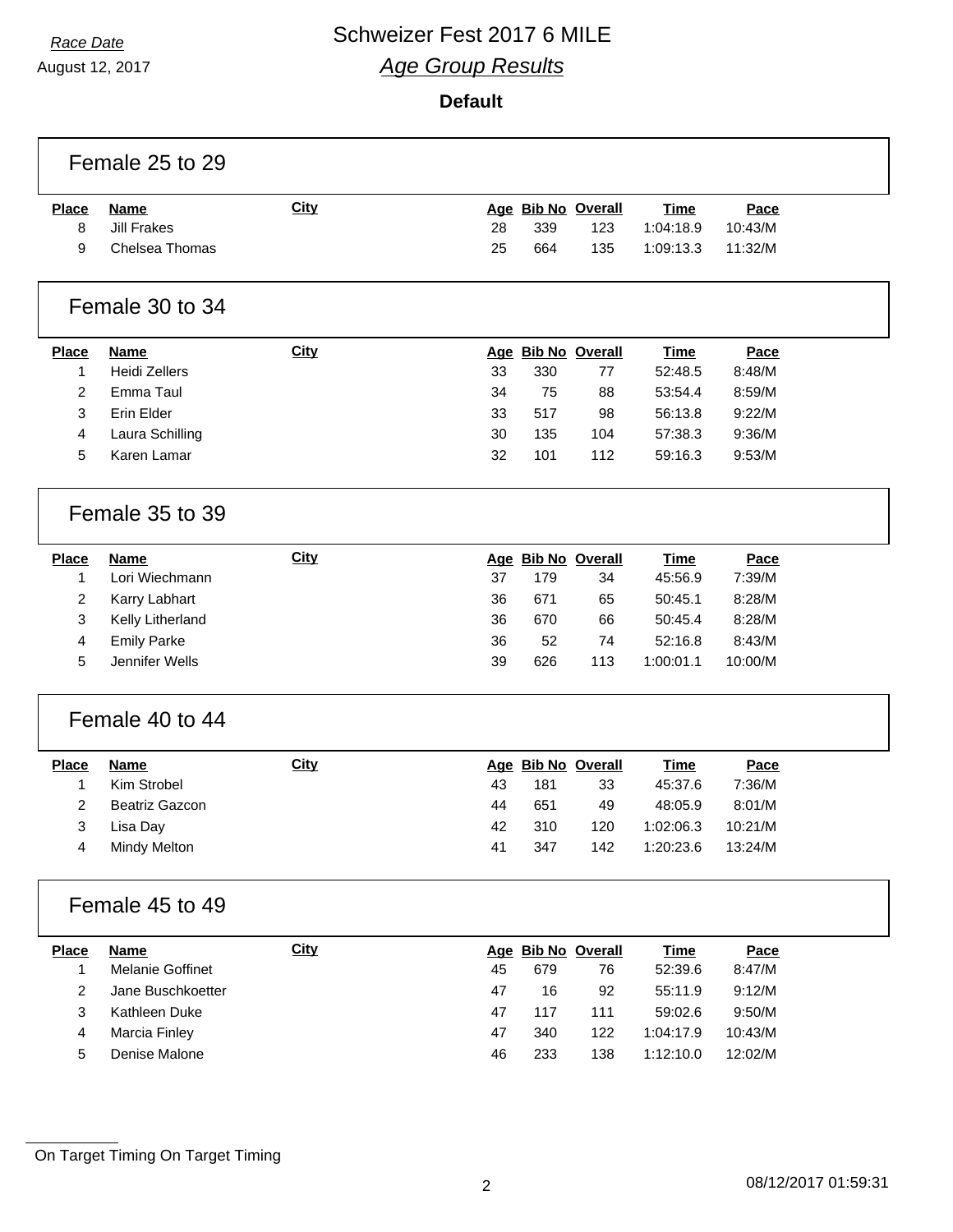August 12, 2017

#### **Default**

|                   | Female 50 to 54              |             |    |     |                          |                        |                |  |
|-------------------|------------------------------|-------------|----|-----|--------------------------|------------------------|----------------|--|
| <b>Place</b>      | <b>Name</b>                  | <b>City</b> |    |     | Age Bib No Overall       | <b>Time</b>            | Pace           |  |
| 1                 | Linda Gengelbach             |             | 51 | 250 | 118                      | 1:01:33.8              | 10:16/M        |  |
| 2                 | Jackie Fischer               |             | 53 | 516 | 125                      | 1:04:30.3              | 10:45/M        |  |
| 3                 | Kassi Rogers                 |             | 50 | 427 | 126                      | 1:04:34.4              | 10:46/M        |  |
| 4                 | Mary May                     |             | 52 | 118 | 127                      | 1:04:36.1              | 10:46/M        |  |
| 5                 | Ramona Collins               |             | 53 | 668 | 144                      | 1:26:54.4              | 14:29/M        |  |
|                   | Female 55 to 59              |             |    |     |                          |                        |                |  |
|                   |                              |             |    |     |                          |                        |                |  |
| <b>Place</b><br>1 | <b>Name</b><br>Julie Kohnert | <b>City</b> | 58 | 171 | Age Bib No Overall<br>99 | <b>Time</b><br>56:19.3 | Pace<br>9:23/M |  |
| 2                 | <b>Sherry McGary</b>         |             | 59 | 338 | 117                      | 1:00:55.9              | 10:09/M        |  |
|                   | Female 60 to 69              |             |    |     |                          |                        |                |  |
| <b>Place</b>      | <b>Name</b>                  | <b>City</b> |    |     | Age Bib No Overall       | <b>Time</b>            | Pace           |  |
| 1                 | Janet Lautner                |             | 60 | 399 | 89                       | 54:03.8                | 9:01/M         |  |
| 2                 | Julie Rudder                 |             | 60 | 509 | 137                      | 1:10:10.3              | 11:42/M        |  |

On Target Timing On Target Timing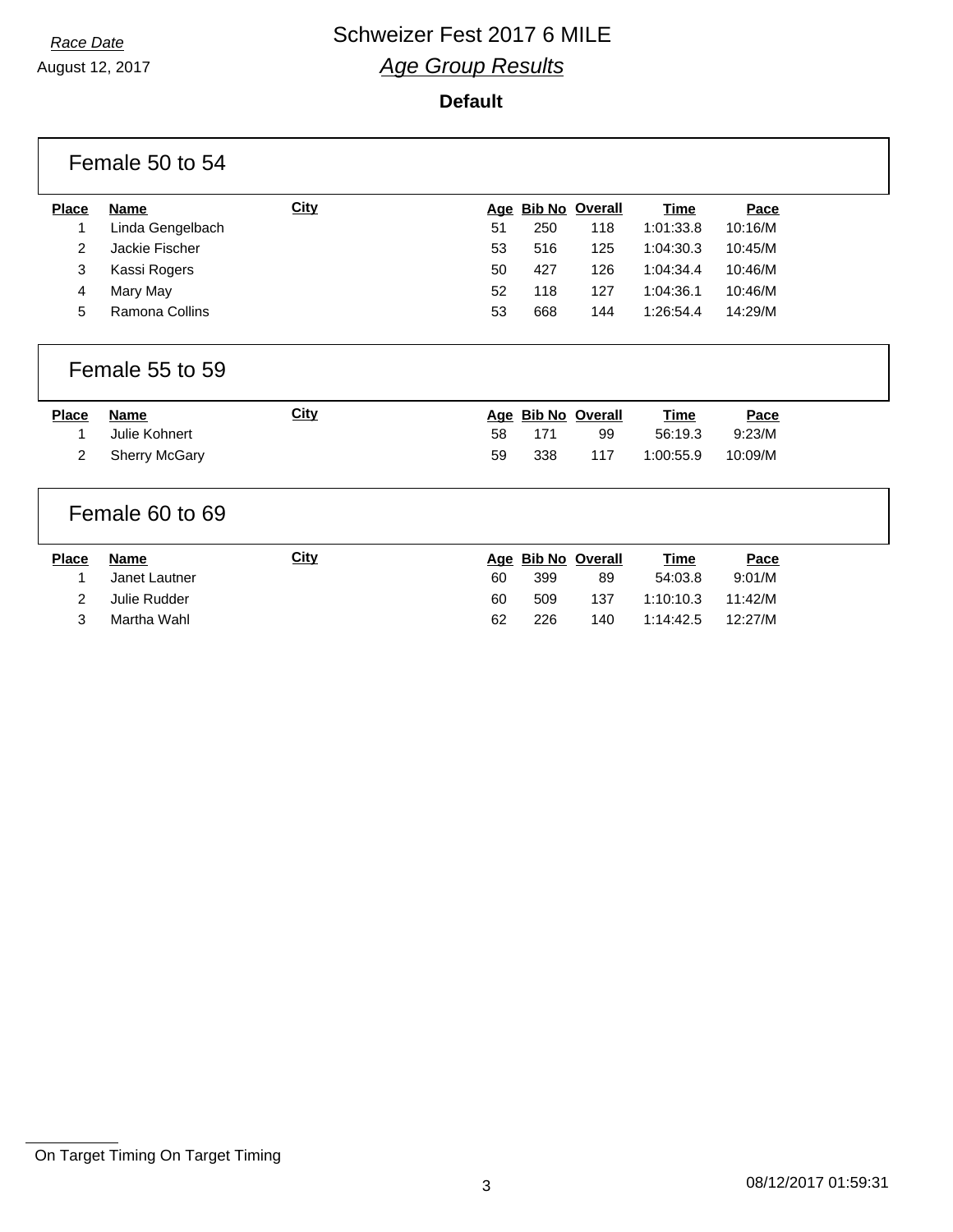August 12, 2017

#### **Default**

|              | Male 14 and Under      |             |    |     |                    |         |        |  |
|--------------|------------------------|-------------|----|-----|--------------------|---------|--------|--|
| <b>Place</b> | Name                   | <b>City</b> |    |     | Age Bib No Overall | Time    | Pace   |  |
|              | Grayson Townsend       |             | 14 | 635 | 62                 | 50:23.7 | 8:24/M |  |
| 2            | Sammy Percival Gardner |             | 13 | 507 | 63                 | 50:37.3 | 8:26/M |  |
| 3            | Conner Lagadinos       |             | 13 | 636 | 71                 | 51:32.2 | 8:35/M |  |
| 4            | Henry Marchal          |             | 14 | 693 | 95                 | 55:52.8 | 9:19/M |  |

### Male 15 to 19

| <b>Name</b>         | <b>City</b> |    |     |                | Time               | Pace   |
|---------------------|-------------|----|-----|----------------|--------------------|--------|
| Marcus Graham       |             | 18 | 33  | $\overline{2}$ | 33:09.9            | 5:32/M |
| Leo Simpson         |             | 18 | 48  | 3              | 33:32.2            | 5:35/M |
| Thomas Simpson      |             | 18 | 47  | 4              | 33:49.4            | 5:38/M |
| Nate Kaiser         |             | 16 | 230 | 5              | 33:55.8            | 5:39/M |
| Chase Beckort       |             | 17 | 443 | 10             | 36:53.2            | 6:09/M |
| <b>Elliot Reed</b>  |             | 17 | 453 | 11             | 37:19.7            | 6:13/M |
| Alex Ramsey         |             | 17 | 319 | 12             | 37:37.7            | 6:16/M |
| Will Simpson        |             | 16 | 49  | 13             | 37:40.9            | 6:17/M |
| John Bashor         |             | 17 | 536 | 16             | 38:51.3            | 6:29/M |
| <b>Eddy Gilbert</b> |             | 15 | 490 | 21             | 41:26.7            | 6:54/M |
| Austin Schadler     |             | 19 | 696 | 22             | 41:27.6            | 6:55/M |
| Dylan Hubert        |             | 15 | 128 | 26             | 43:06.5            | 7:11/M |
| Jonathan Theis      |             | 15 | 421 | 31             | 44:55.9            | 7:29/M |
| Ryan Harding        |             | 16 | 288 | 35             | 46:07.9            | 7:41/M |
| Noah Verstynen      |             | 16 | 532 | 36             | 46:10.6            | 7:42/M |
| Carrick Brown       |             | 16 | 691 | 38             | 46:23.7            | 7:44/M |
| Jonathan Loyd       |             | 17 | 412 | 39             | 46:32.4            | 7:45/M |
| Landen Minto        |             | 15 | 301 | 43             | 47:06.2            | 7:51/M |
| Juan Torres         |             | 16 | 495 | 45             | 47:36.6            | 7:56/M |
| <b>Ben Hall</b>     |             | 16 | 692 | 47             | 47:54.0            | 7:59/M |
| Evan Holmes         |             | 16 | 492 | 51             | 48:48.6            | 8:08/M |
| <b>Andrew Meeks</b> |             | 15 | 493 | 58             | 49:40.2            | 8:17/M |
| lan Ford            |             | 16 | 489 | 70             | 51:14.9            | 8:32/M |
| Jacob Scahtleben    |             | 16 | 494 | 107            | 58:27.2            | 9:45/M |
| <b>Ben Cortas</b>   |             | 17 | 706 | 109            | 58:33.6            | 9:46/M |
|                     |             |    |     |                | Age Bib No Overall |        |

### Male 20 to 24

| <b>Place</b> | <b>Name</b>             | <u>City</u> |    |     | Age Bib No Overall | <u>Time</u> | <u>Pace</u> |
|--------------|-------------------------|-------------|----|-----|--------------------|-------------|-------------|
|              | <b>Timothy Kloeppel</b> |             | 24 | 121 | 24                 | 42:00.1     | 7:00/M      |
|              | Bryce Bettag            |             | 22 | 466 | 28                 | 43:50.7     | 7:18/M      |
|              | Cody Flamion            |             | 21 | 654 | 29                 | 44:40.2     | 7:27/M      |

On Target Timing On Target Timing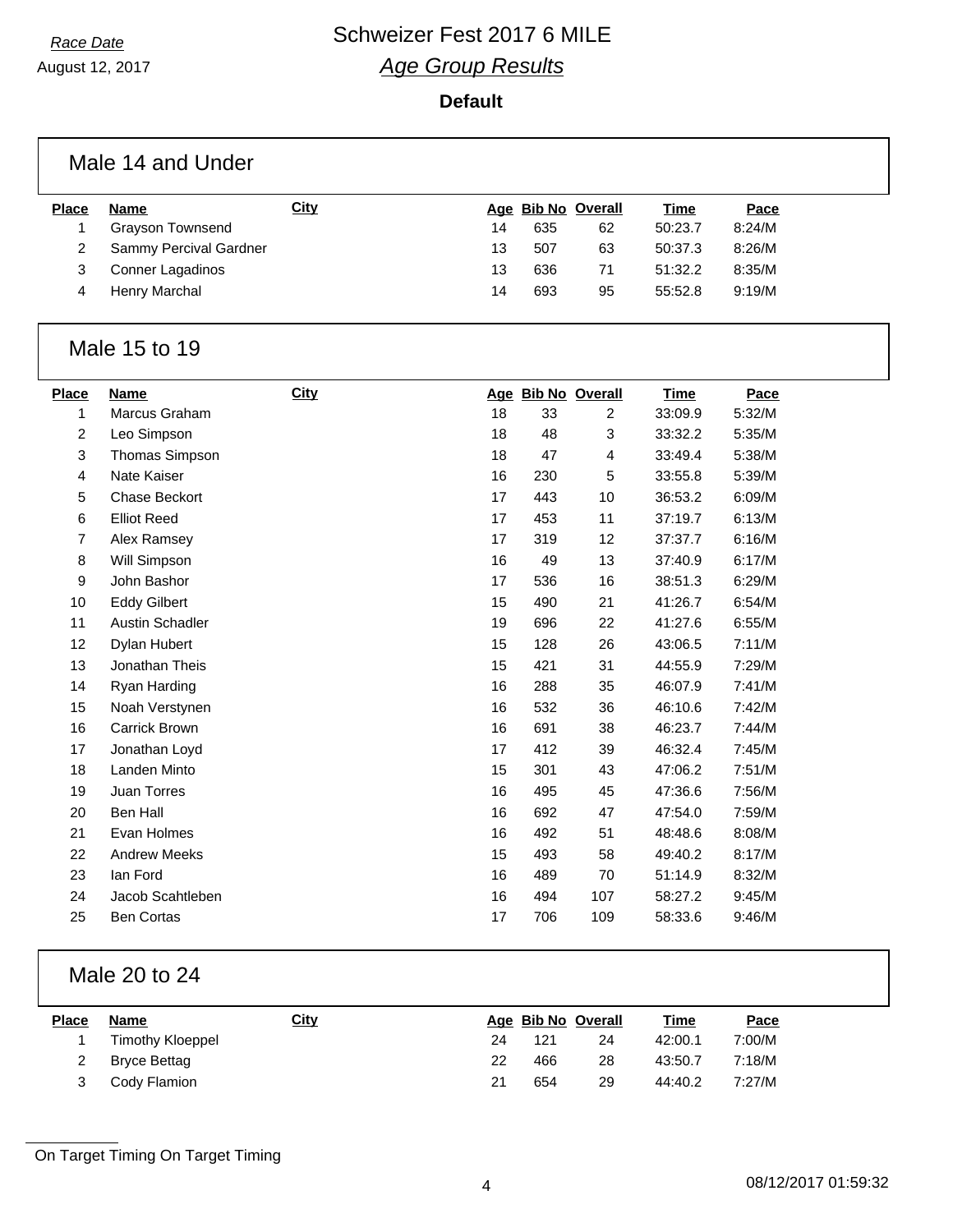$\Gamma$ 

## **Race Date Schweizer Fest 2017 6 MILE** *Age Group Results*

August 12, 2017

#### **Default**

|                | Male 20 to 24        |             |    |     |                    |             |         |  |
|----------------|----------------------|-------------|----|-----|--------------------|-------------|---------|--|
| <b>Place</b>   | <b>Name</b>          | <b>City</b> |    |     | Age Bib No Overall | <b>Time</b> | Pace    |  |
| 4              | <b>Bryce Lain</b>    |             | 21 | 464 | 32                 | 44:58.1     | 7:30/M  |  |
| 5              | Paul Schwartz        |             | 23 | 622 | 79                 | 53:11.3     | 8:52/M  |  |
|                | Male 25 to 29        |             |    |     |                    |             |         |  |
| <b>Place</b>   | <b>Name</b>          | City        |    |     | Age Bib No Overall | <b>Time</b> | Pace    |  |
| 1              | Wes Camp             |             | 27 | 524 | 7                  | 35:19.8     | 5:53/M  |  |
| $\overline{2}$ | Eric Scheiber        |             | 25 | 18  | 9                  | 36:09.9     | 6:02/M  |  |
| 3              | Alex Fenn            |             | 27 | 550 | 23                 | 41:59.7     | 7:00/M  |  |
| 4              | Zach Brune           |             | 26 | 574 | 25                 | 42:36.9     | 7:06/M  |  |
| 5              | Austin Loehrelein    |             | 28 | 613 | 78                 | 52:50.8     | 8:48/M  |  |
| 6              | <b>Leland Noland</b> |             | 25 | 621 | 80                 | 53:13.7     | 8:52/M  |  |
| 7              | <b>Troy Leistner</b> |             | 28 | 143 | 143                | 1:20:47.5   | 13:28/M |  |
|                |                      |             |    |     |                    |             |         |  |
|                | Male 30 to 34        |             |    |     |                    |             |         |  |
| <b>Place</b>   | <b>Name</b>          | City        |    |     | Age Bib No Overall | <b>Time</b> | Pace    |  |
| 1              | Nick Waninger        |             | 31 | 529 | 1                  | 31:17.9     | 5:13/M  |  |
| $\overline{2}$ | Michael Carter       |             | 31 | 525 | 6                  | 35:07.8     | 5:51/M  |  |
| 3              | Renan Dillenburg     |             | 33 | 625 | 42                 | 47:02.1     | 7:50/M  |  |
| 4              | Darrin James         |             | 32 | 468 | 68                 | 51:11.9     | 8:32/M  |  |
|                | Male 35 to 39        |             |    |     |                    |             |         |  |
| <b>Place</b>   | <b>Name</b>          | <b>City</b> |    |     | Age Bib No Overall | <b>Time</b> | Pace    |  |
| 1              | Matthew Bartsch      |             | 35 | 19  | 8                  | 35:44.7     | 5:57/M  |  |
| 2              | Graham Paxton        |             | 36 | 526 | 18                 | 39:23.1     | 6:34/M  |  |
| 3              | Darrick Taul         |             | 37 | 76  | 30                 | 44:41.4     | 7:27/M  |  |
| 4              | Vanderlei Gusberti   |             | 38 | 624 | 69                 | 51:14.1     | 8:32/M  |  |
| 5              | Jason Combs          |             | 38 | 238 | 73                 | 51:43.9     | 8:37/M  |  |
| 6              | Tom Hollinden        |             | 36 | 122 | 86                 | 53:47.9     | 8:58/M  |  |
| 7              | Tim Hill Jr.         |             | 35 | 491 | 106                | 58:19.9     | 9:43/M  |  |
| 8              | Chris Axton          |             | 37 | 138 | 119                | 1:01:35.7   | 10:16/M |  |
| 9              | Shane Polk           |             | 39 | 450 | 128                | 1:05:15.1   | 10:53/M |  |
| 10             | Ryan Polk            |             | 37 | 448 | 129                | 1:05:15.4   | 10:53/M |  |
| 11             | Nick Kern            |             | 36 | 449 | 130                | 1:05:45.7   | 10:58/M |  |
| 12             | Erik Davis           |             | 39 | 569 | 133                | 1:06:43.6   | 11:07/M |  |
| 13             | Jonathan Sanders     |             | 35 | 607 | 141                | 1:19:00.1   | 13:10/M |  |
|                |                      |             |    |     |                    |             |         |  |

On Target Timing On Target Timing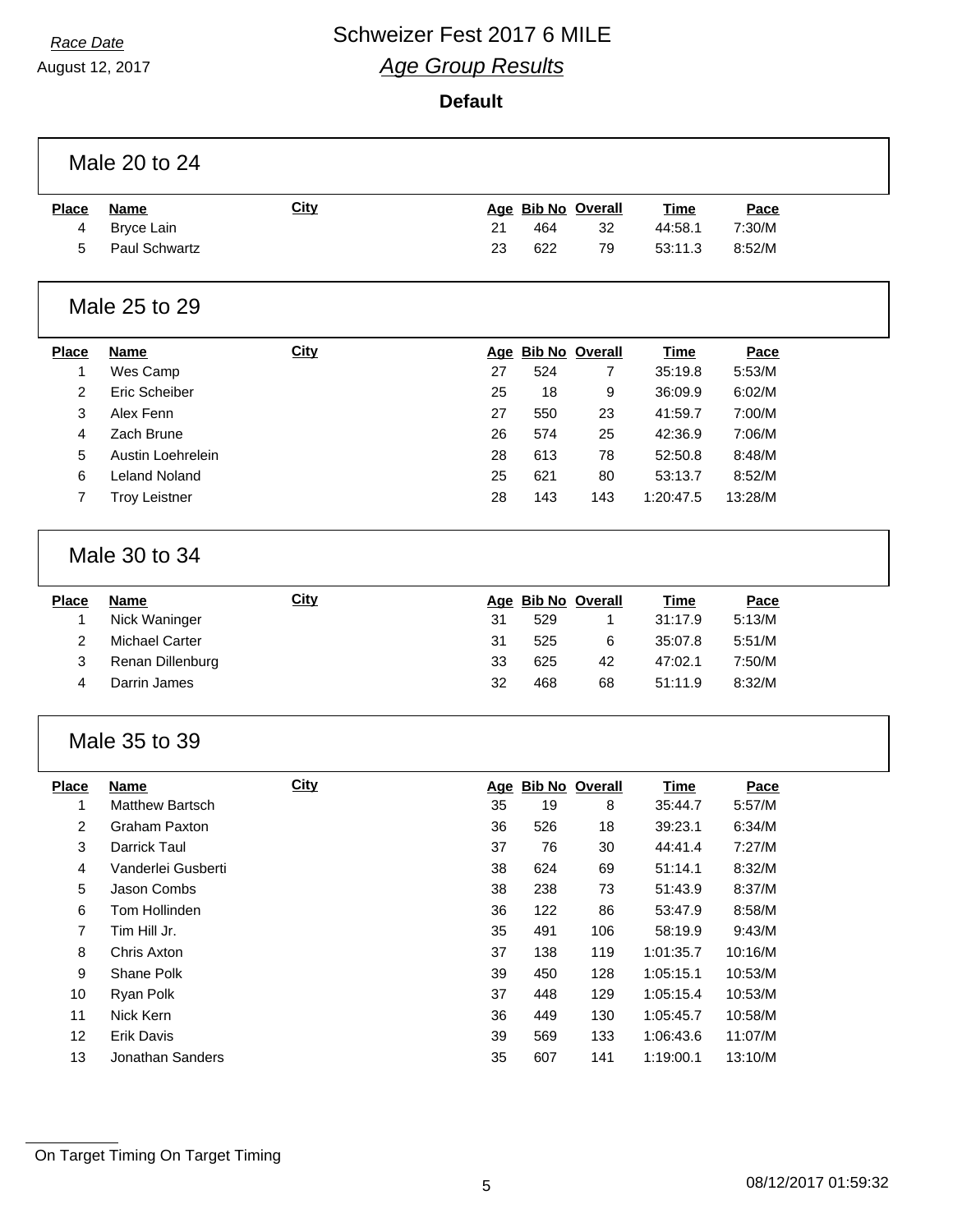August 12, 2017

#### **Default**

| <b>Place</b>   | <b>Name</b>           | City        |    |     | Age Bib No Overall | <b>Time</b> | Pace    |
|----------------|-----------------------|-------------|----|-----|--------------------|-------------|---------|
| 1              | <b>Brian Goffinet</b> |             | 43 | 680 | 14                 | 38:32.8     | 6:25/M  |
| $\overline{c}$ | Walter Henrichsen     |             | 43 | 620 | 17                 | 39:06.5     | 6:31/M  |
| 3              | Jason Barnett         |             | 40 | 124 | 20                 | 40:02.4     | 6:40/M  |
| 4              | David Beertzer        |             | 40 | 79  | 44                 | 47:23.7     | 7:54/M  |
| 5              | <b>Eric Dascual</b>   |             | 40 | 597 | 50                 | 48:20.8     | 8:03/M  |
| 6              | Luis Torres           |             | 43 | 496 | 96                 | 55:58.1     | 9:20/M  |
|                | Male 45 to 49         |             |    |     |                    |             |         |
| <b>Place</b>   | <b>Name</b>           | City        |    |     | Age Bib No Overall | <b>Time</b> | Pace    |
| 1              | <b>Brian Beckort</b>  |             | 45 | 442 | 15                 | 38:35.2     | 6:26/M  |
| 2              | Scott Bosecker        |             | 45 | 527 | 19                 | 39:30.1     | 6:35/M  |
| 3              | Keith Zellers         |             | 47 | 485 | 27                 | 43:09.7     | 7:12/M  |
| 4              | Jeremy Edwards        |             | 45 | 197 | 37                 | 46:15.2     | 7:43/M  |
| 5              | Jason Crandall        |             | 46 | 610 | 48                 | 47:57.3     | 8:00/M  |
| 6              | <b>Thorton Chris</b>  |             | 49 | 276 | 52                 | 48:50.9     | 8:08/M  |
| 7              | <b>Tim Mulzer</b>     |             | 49 | 343 | 53                 | 49:08.7     | 8:11/M  |
| 8              | Ray Kaetzel           |             | 49 | 612 | 54                 | 49:09.2     | 8:12/M  |
| 9              | <b>Dirk Martin</b>    |             | 46 | 611 | 55                 | 49:20.9     | 8:13/M  |
| 10             | John Pfeiffer         |             | 49 | 46  | 75                 | 52:25.5     | 8:44/M  |
| 11             | Pete Lashley          |             | 46 | 684 | 139                | 1:12:49.4   | 12:08/M |
|                | Male 50 to 54         |             |    |     |                    |             |         |
| Place          | <b>Name</b>           | City        |    |     | Age Bib No Overall | <b>Time</b> | Pace    |
| 1              | Darrell Barker        |             | 53 | 690 | 57                 | 49:33.6     | 8:16/M  |
| 2              | Johnny Newton         |             | 53 | 627 | 61                 | 50:03.8     | 8:21/M  |
| 3              | Donald Gengelbach     |             | 54 | 247 | 94                 | 55:42.8     | 9:17/M  |
| 4              | Joel Gonzalez         |             | 52 | 94  | 134                | 1:07:58.5   | 11:20/M |
|                | Male 55 to 59         |             |    |     |                    |             |         |
| <b>Place</b>   | <b>Name</b>           | <b>City</b> |    |     | Age Bib No Overall | <b>Time</b> | Pace    |
| 1              | Allan Lawalin         |             | 56 | 431 | 90                 | 54:59.1     | 9:10/M  |

On Target Timing On Target Timing

 Dave Brune 55 573 93 55:18.8 9:13/M BJ Thomas 59 411 136 1:09:39.4 11:37/M